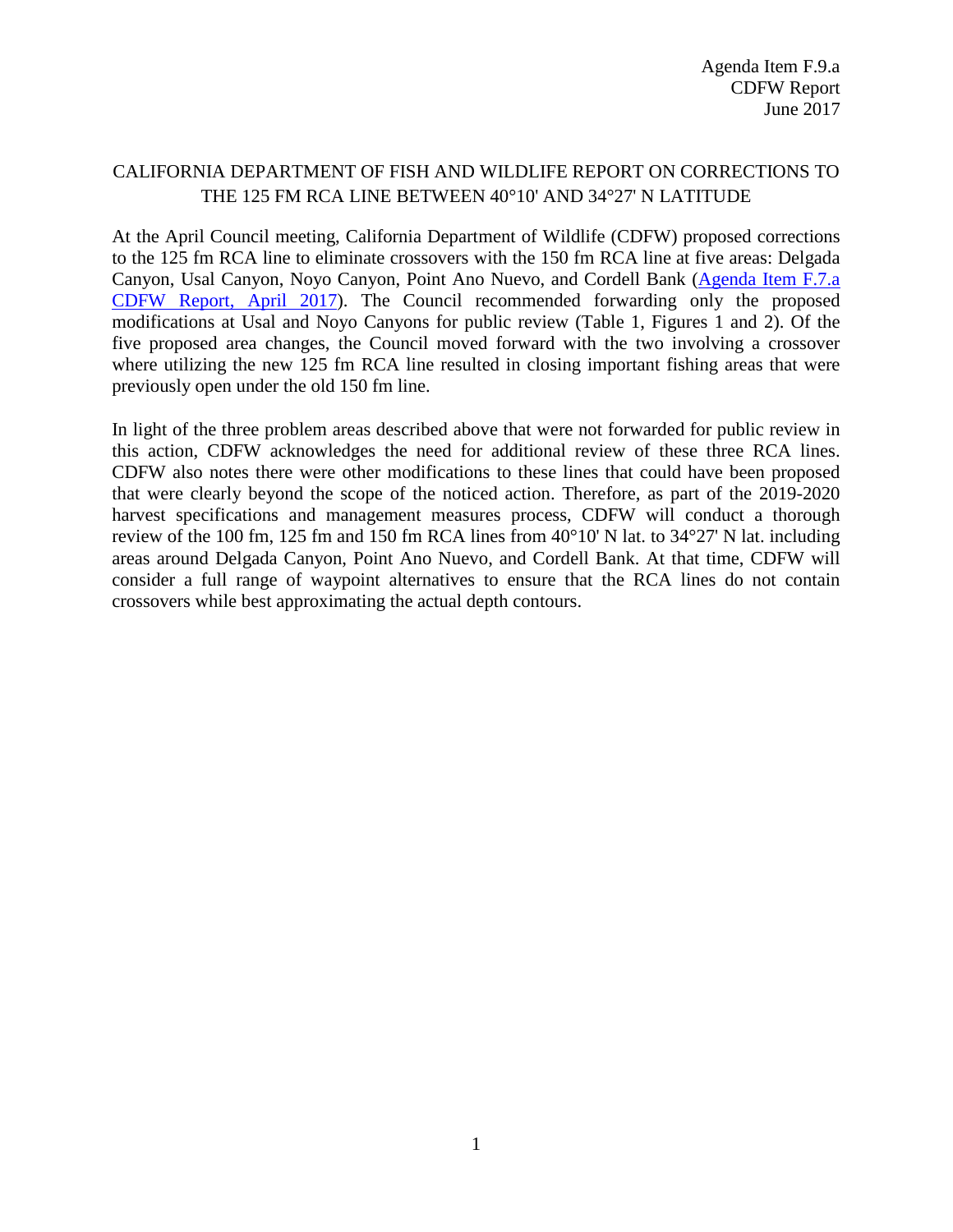| Waypoint<br><b>Number</b> | <b>Action</b> | LatDeg<br>Old | LatMin<br>Old | LongDeg<br>Old | LongMin<br>Old | LatDeg<br><b>New</b> | LatMin<br><b>New</b> | LongDeg<br><b>New</b> | LongMin<br><b>New</b> |
|---------------------------|---------------|---------------|---------------|----------------|----------------|----------------------|----------------------|-----------------------|-----------------------|
| <b>USAL CANYON</b>        |               |               |               |                |                |                      |                      |                       |                       |
| 213                       | No change     | 39            | 52.42         | 124            | 8.18           |                      |                      |                       |                       |
| New #1                    | Add           |               |               |                |                | 39                   | 49.64                | 124                   | 6.05                  |
| New $#2$                  | Add           |               |               |                |                | 39                   | 49.30                | 124                   | 4.60                  |
| New $#3$                  | Add           |               |               |                |                | 39                   | 48.49                | 124                   | 3.86                  |
| New #4                    | Add           |               |               |                |                | 39                   | 47.73                | 124                   | 4.59                  |
| 214                       | No change     | 39            | 42.50         | 124            | 0.60           |                      |                      |                       |                       |
| <b>NOYO CANYON</b>        |               |               |               |                |                |                      |                      |                       |                       |
| 217                       | No change     | 39            | 30.96         | 123            | 56.00          |                      |                      |                       |                       |
| New $#1$                  | Add           |               |               |                |                | 39                   | 31.34                | 123                   | 56.71                 |
| 218                       | No change     | 39            | 32.03         | 123            | 57.44          |                      |                      |                       |                       |
| 251                       | No change     | 37            | 0.54          | 122            | 24.74          |                      |                      |                       |                       |

Table 1. Coordinates for proposed modifications to 125 fm RCA line between 40°10' and 34°27' N latitude.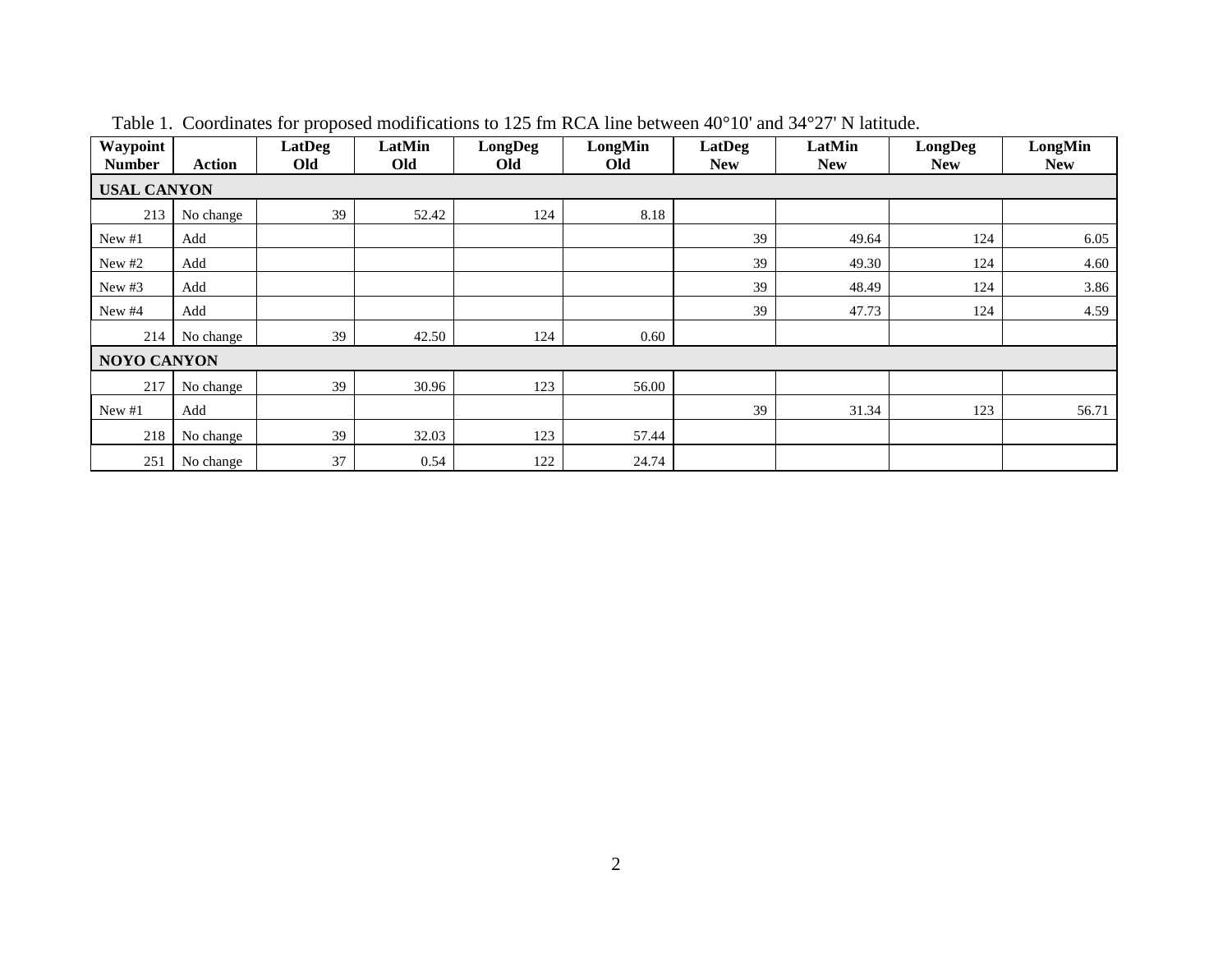

Figure 1. Proposed modification to 125 fm RCA line at Usal Canyon. The proposed change would increase the allowable fishing area by  $4.52 \text{ km}^2$ .